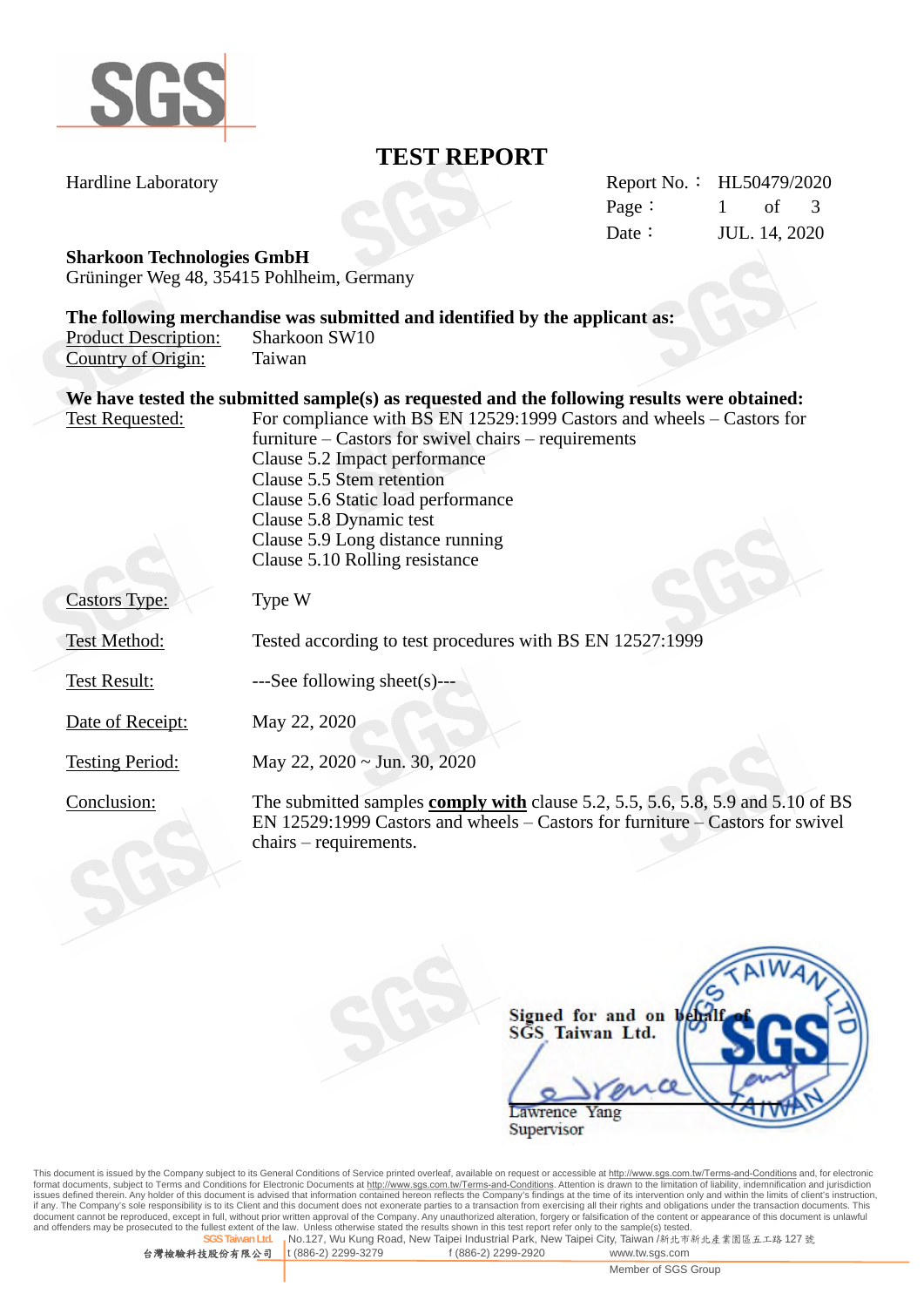

## **TEST REPORT**

Hardline Laboratory Report No.: HL50479/2020 Page: 2 of 3

**Test Result**: *BS EN 12529:1999 Castors and wheels – Castors for furniture – Castors for swivel chairs*

*- requirements*

Clause

#### 5.2 Impact performance Pass

|                   |             | .                                         |
|-------------------|-------------|-------------------------------------------|
| Free falling mass | Drop height | Result                                    |
| $\zeta$ kg        | 200 mm      | No visual damage was found after testing. |

#### 5.5 Stem retention Pass

|                     |                             | - ----                                    |
|---------------------|-----------------------------|-------------------------------------------|
| Min. pull-out force | Time of application of load | Result                                    |
| 50 N                | $\angle$ min.               | No visual damage was found after testing. |

#### 5.6 Static load performance Pass

| $ -$                 |                     |                     |             |             |
|----------------------|---------------------|---------------------|-------------|-------------|
| Time of<br>Test load |                     | Elapsed time of     | Deformation | Deformation |
|                      | application of load | application of load |             | limit       |
| 800 <sub>N</sub>     | 24 h                | 24 h                | $0.2\ \%$   | 3%          |

#### 5.8 Dynamic test Pass

| $3.0$ D virainly tose |                |                     |        |        | <b>L</b> CLUD |                      |
|-----------------------|----------------|---------------------|--------|--------|---------------|----------------------|
| Test load             | Height of      | Number of   Running |        | Pause  | Speed         | Result               |
| per castor            | obstacles      | cycles              | period | period |               |                      |
| 300 N                 | $3 \text{ mm}$ | 30,000              | 3 min. | 2 min. | 6 cycle       | No visual damage was |
|                       |                |                     |        |        | per min.      | found after testing. |

### 5.9 Long distance running Pass Test load per castor Number of cycles Speed Result 300 N 20,000 6 cycle per min. No visual damage was found after testing.

#### 5.10 Rolling resistance Pass

| Test load     | Travel speed      | Limit                   | Horizontal tractive force                         |
|---------------|-------------------|-------------------------|---------------------------------------------------|
| 300/600/900 N | $50 \text{ mm/s}$ | $<$ 15% of test<br>load | 9 N under 300 N load /<br>12 N under 600 N load / |
|               |                   |                         | 17 N under 900 N load                             |

This document is issued by the Company subject to its General Conditions of Service printed overleaf, available on request or accessible at http://www.sqs.com.tw/Terms-and-Conditions and, for electronic format documents, subject to Terms and Conditions for Electronic Documents at http://www.sgs.com.tw/Terms-and-Conditions. Attention is drawn to the limitation of liability, indemnification and jurisdiction issues defined therein. Any holder of this document is advised that information contained hereon reflects the Company's findings at the time of its intervention only and within the limits of client's instruction, if any. T **SGS Taiwan Ltd.** No.127, Wu Kung Road, New Taipei Industrial Park, New Taipei City, Taiwan /新北市新北產業園區五工路 127 號

台灣檢驗科技股份有限公司 t (886-2) 2299-3279 f (886-2) 2299-2920 www.tw.sgs.com